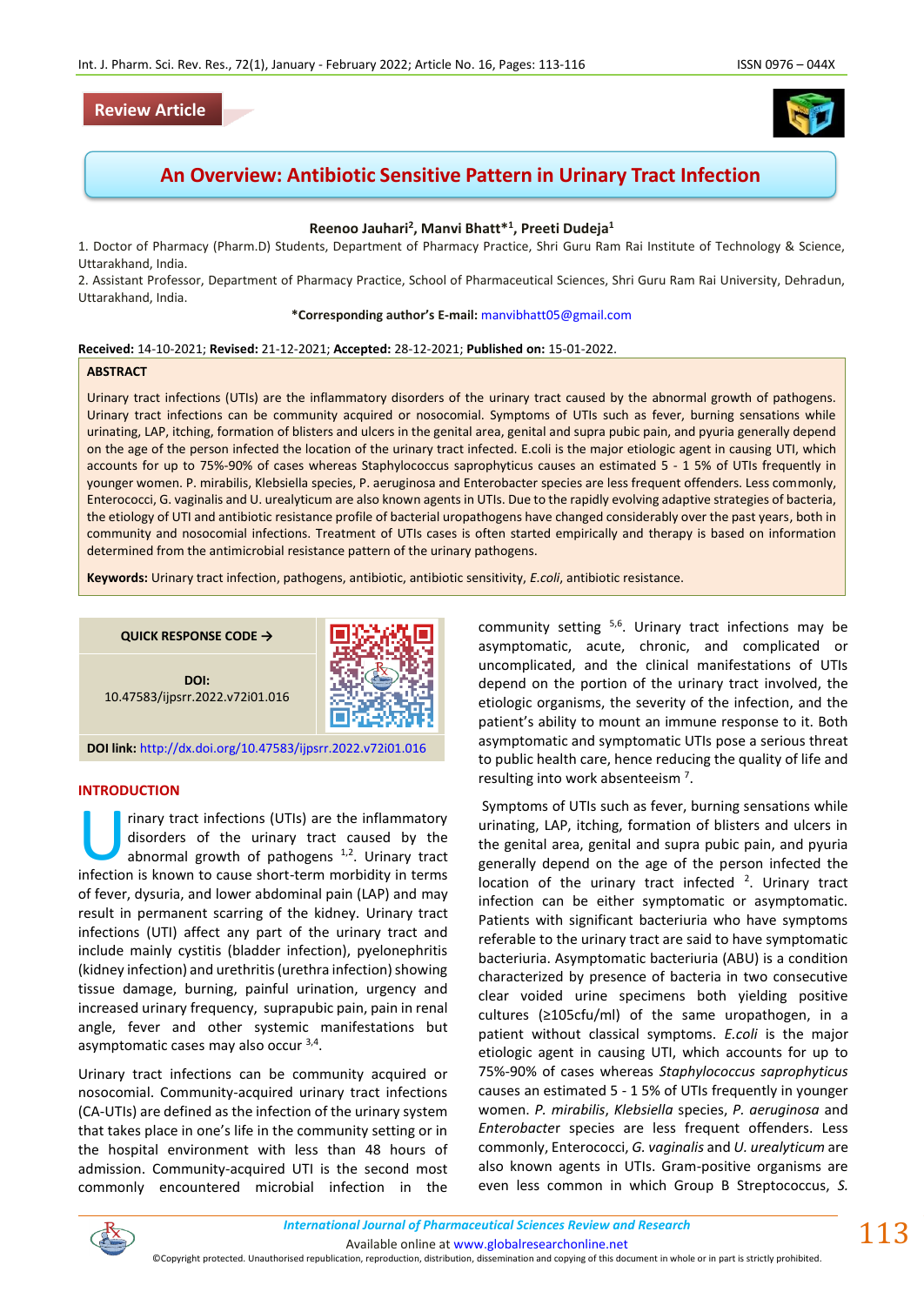*aureus, S. saprophyticus* and *S. haemolyticus* are recognized organisms<sup>8</sup>.

Due to the rapidly evolving adaptive strategies of bacteria, the etiology of UTI and antibiotic resistance profile of bacterial uropathogens have changed considerably over the past years, both in community and nosocomial infections. Many studies conducted from the USA and Europe have revealed increasing antibiotic resistance among uropathogenic E. coli to ampicillin, trimethoprim, and sulfonamides. Apparent shift in the etiological agents of urinary tract infection and associated problem of antibiotic resistance amongst bacterial uropathogens from time to time and from one institution to another have initiated health institution to carry out continuous evaluation of UTI from the view point of their spectrum and drug susceptibility testing <sup>9</sup>. Accurate identification of bacterial uropathogens and determining their drug susceptibility pattern are critical for efficient management of patients with UTI. They are also associated with significant clinical and financial benefits, via the reduction of mortality rates and overall hospitalization costs  $^{10}$ .

In view of this, identification and antimicrobial susceptibility testing of clinical isolates by means of fully automated systems have become a common practice in many laboratories. The VITEK 2 compact system is a new automated system designed to provide accurate identification and susceptibility testing results for most clinical isolates of both Gram-positive and Gram-negative bacteria. Apart from accurate identification and susceptibility testing shortened turnaround times, improved specimen handling, enhanced quality control, reproducibility and the ability to track results are further advantages of the system. Unfortunately, health care providing institutions, identification and drug susceptibility profile of bacterial uropathognes have been carried by conventional methods that appeared to be inferior to the fully automated systems <sup>11</sup>.

Treatment of UTIs cases is often started empirically and therapy is based on information determined from the antimicrobial resistance pattern of the urinary pathogens  $12$ . However, a large proportion of uncontrolled antibiotic usage has contributed to the emergence of resistant bacterial infections  $7,13$ . As a result, the prevalence of antimicrobial resistance among urinary pathogens has been increasing worldwide. Associated resistance, i.e. the fact that a bacterium resistant to one antibiotic is often much more likely to be resistant to other antibiotics, drastically decreases our chances of getting a second empirical attempt right <sup>14</sup>. Resistance rates to the most common prescribed drugs used in the treatment of UTIs vary considerably in different areas world-wide. The estimation of local etiology and susceptibility profile could support the most effective empirical treatment  $15$ . Therefore, investigating epidemiology of UTIs (prevalence, risk factors, bacterial isolates and antibiotic sensitivity) is fundamental for care givers and health planners to guide the expected interventions.

Women are more prone to UTIs than men because in females, the urethra is much shorter and closer to the anus than in males  $16$  and they lack the bacteriostatic properties of prostatic secretions. The female genital tract is closely related to the bladder and this relationship makes the spread of diseases possible from one tract to the other  $17$ . Therapeutic decision should be based on accurate, up-to date anti-microbial susceptibility pattern. Interim data have been published from a European multi-Centre survey that examined the prevalence and antimicrobial susceptibility of community acquired pathogens causing uncomplicated UTI in women <sup>18</sup>. The duration of treatment for adult has received much attention. Traditionally, a course of 7-10 days has been advocated, still this is the recommendation for treating men.

The introduction of antimicrobial therapy has contributed significantly to the management of UTIs. The antimicrobial agents used in treatment of UTI include cell wall inhibitors like penicillin, third generation Cephalosporins (Cefotaxime, Cephradine, Ceftazidime and Cefaclor), DNA gyrase inhibiters like Floroquinolones (Ciprofloxacin, Ofloxacin, Sparfloxacin and Enoxacin) and Aminoglycosides (Amikacin, Gentamycin and Kanamycin) that are protein synthesis inhibitors. Inappropriate and extensive use of antibiotics has lead to the development of multidrug resistance among the pathogens  $19$ . In patients with suspected UTI, antibiotic treatment is usually started empirically, before urine culture results are available. To ensure appropriate treatment, knowledge of the organisms that cause UTI and their antibiotic susceptibility is mandatory <sup>20</sup>. The ever changing pattern of sensitivity indicates the importance of continuous investigation for updating relevant data for intended use as guidelines for appropriate treatment by the physicians.

**Commonly Antibiotic used in treatment of Urinary Tract Infection:**<sup>21</sup>

# **Oral Therapy:**

| <b>AGENTS</b>                 |  |
|-------------------------------|--|
| <b>Sulfonamides</b>           |  |
| Trimethoprim-sulfamethoxazole |  |
| <b>Penicillins:</b>           |  |
| Ampicillin                    |  |
| Amoxicillin-clavulanic        |  |
| Acid                          |  |
| <b>Cephalosporins:</b>        |  |
| Cephalexin                    |  |
| Cefaclor                      |  |
| Cefadroxil                    |  |
| Cefuroxime                    |  |
| Cefixime                      |  |
| Cefprozil                     |  |
| Cefpodoxime                   |  |



Available online a[t www.globalresearchonline.net](http://www.globalresearchonline.net/)

©Copyright protected. Unauthorised republication, reproduction, distribution, dissemination and copying of this document in whole or in part is strictly prohibited.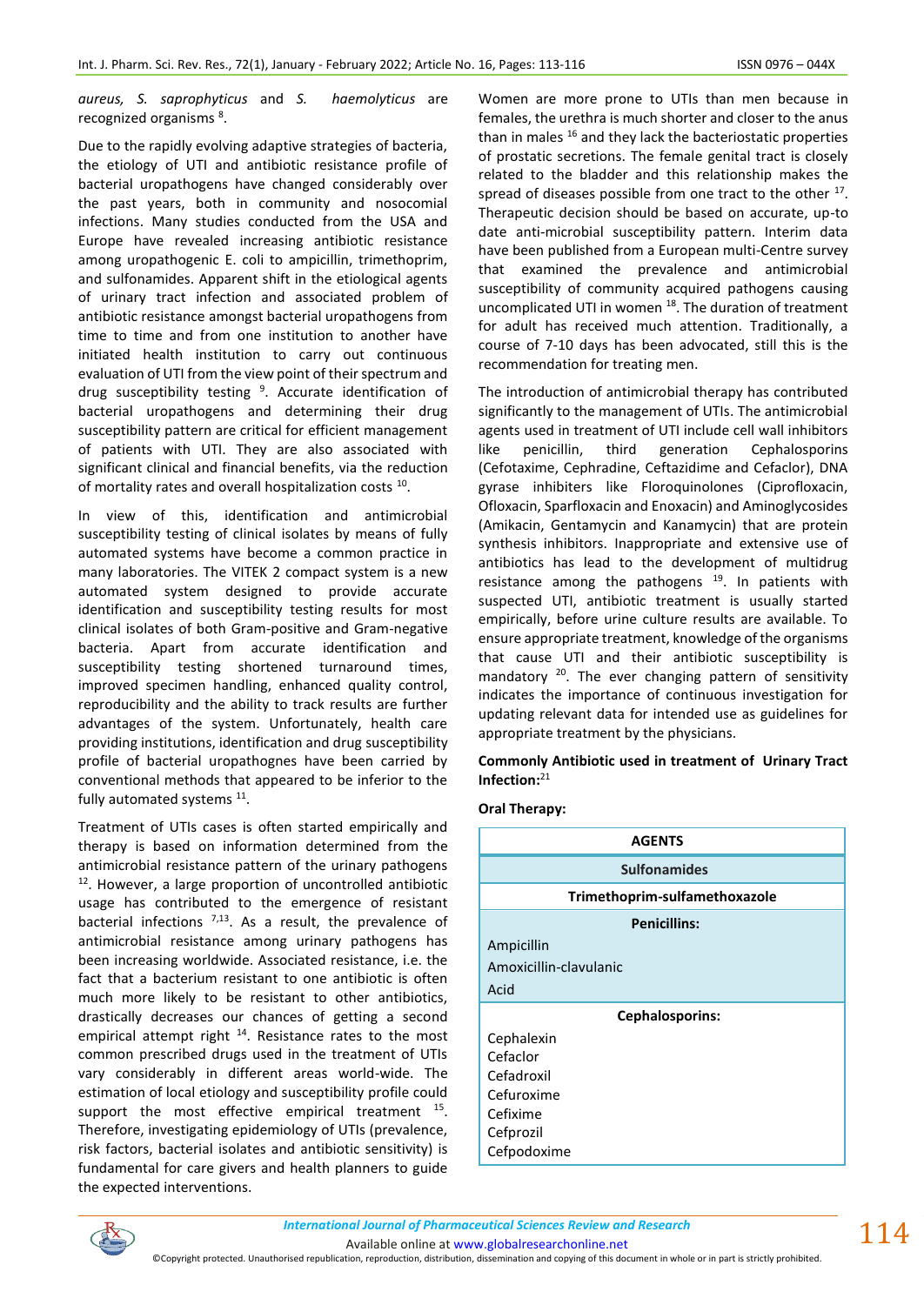|               | Tetracyclines:           |
|---------------|--------------------------|
| Tetracycline  |                          |
| Doxycycline   |                          |
| Minocycline   |                          |
|               | <b>Fluoroquinolones:</b> |
| Ciprofloxacin |                          |
| Norfloxacin   |                          |
| Levofloxacin  |                          |
|               | <b>Nitrofurantoin</b>    |
|               |                          |
|               | Aminoglycosides:         |
| Azithromycin  |                          |
| Amikacin      |                          |
| Fosfomycin    |                          |

## **Parenteral Therapy:**

| <b>AGENTS</b>                                                  |  |  |
|----------------------------------------------------------------|--|--|
| Aminoglycosides:                                               |  |  |
| Gentamicin                                                     |  |  |
| Tobramycin                                                     |  |  |
| Amikacin                                                       |  |  |
| <b>Penicillin:</b>                                             |  |  |
| Ampicillin                                                     |  |  |
| Ampicillin-sulbactam                                           |  |  |
| Ticarcillin-clavulanate                                        |  |  |
| Piperacillin-tazobactam                                        |  |  |
|                                                                |  |  |
| Cephalosporins,<br>first-,<br>second-,<br>and third-generation |  |  |
| <b>Carbapenems/ Monobactams:</b>                               |  |  |
| Imipenem-cilastatin                                            |  |  |
| Meropenem                                                      |  |  |
| Ertapenem                                                      |  |  |
| Aztreonam                                                      |  |  |
| <b>Fluoroquinolones:</b>                                       |  |  |
| Ciprofloxacin                                                  |  |  |

### **Uses of Antibiotic Sensitivity Patterns:**

Help to guide the physician in choosing antibiotics.

The accumulated results on different pathogens their sensitivity will guide the physician in choosing empirical treatment in serious patients before the individual's laboratory results are analyzed in the microbiology laboratory.

Reveals the changing trends in the local isolates.

Help the local pattern of antibiotic prescribing.

Bacteria have the ability to develop resistance following repeated or subclinical doses, so more advanced antibiotics are continually required to overcome them which are revealed by sensitivity patterns.

Helps in learning the resistance pattern of the pathogen.

Provides the further information about the pathogen susceptibility.

Leads to the proper pharmacotherapy of the patients and reduce the chances of the antibiotic resistance in the population <sup>20</sup>.

# **DISCUSSION**

Urinary tract infections (UTI) are serious health problems affecting millions of people each year. They are the second most common type of infections in the body, accounting for about 8.3 million visits to the hospitals each year. UTIs are caused by the presence of bacteria in urine, although fungi and viruses could be involved. E.coli is the major etiological pathogen causing UTI which account for up to 90% cases. *E. coli* was sensitive to antibiotic gentamycin, nitrofurantoin. The sensitive antibiotic to *Klebsiella* isolates are gentamicin, piperacillin tazobactum *E. coli* and *Klebsiella* pneumoniae were resistance to ampicillin. *Enterococcus* was sensitive to vancomycin & linezolid. Staphylococcus was sensitive to vancomycin<sup>22</sup> and was similar to the other studies. *Escherichia coli* isolated was resistant to cephalosporin (83%,71%), flroquinolones (79%,73%) <sup>23</sup> .

Nitrofurantoin is the mostly use drug for UTI and is mostly sensitive to all the pathogen. But nitrofurantoin is mostly not given to elderly patients due to renal impairment which leads to sub therapeutic effects. It is most effective against the E. coli which is responsible for 80- 90% of cases of UTI. Since it is the safest drug to use in UTI so is prescribed. If Nitrofurantoin is ineffective so the Amikacin is the second most effective drug used to treat urinary tract infection.

# **CONCLUSION**

The major pathogens causing the urinary tract infection are E.coli, Proteus sp., Staphyalo coccus sp. , Pseudomonas sp., Klebsiella spp. and Candida spp. The mostly found pathogen is E.coli and is susceptible to Amikacin, Nitrofurantion and Gentamicin. Klebsiella spp. is susceptible to Gentamicin, Pipracilin and Tazobaztum. Enterococcus is susceptible to Vancomycin and Linizolid. Staphylococcus is susceptible to Vancomycin. Pseudomonas sp. Are sensitive to Nitrofurantoin and Ciprofloxacin. Candida spp. are sensitive to Ketocanazole.

The use of antibiotic should be done through a proper regimen and it is important to check the antibiotic sensitivity before the prescription of the antibiotic for any pathogen. As it may lead to antibiotic resistance. So the antibiotics should be prescribed only after checking the sensitivity of antibiotic over a pathogen.



*International Journal of Pharmaceutical Sciences Review and Research International Journal of Pharmaceutical Sciences Review and Research*

Available online a[t www.globalresearchonline.net](http://www.globalresearchonline.net/)

©Copyright protected. Unauthorised republication, reproduction, distribution, dissemination and copying of this document in whole or in part is strictly prohibited.